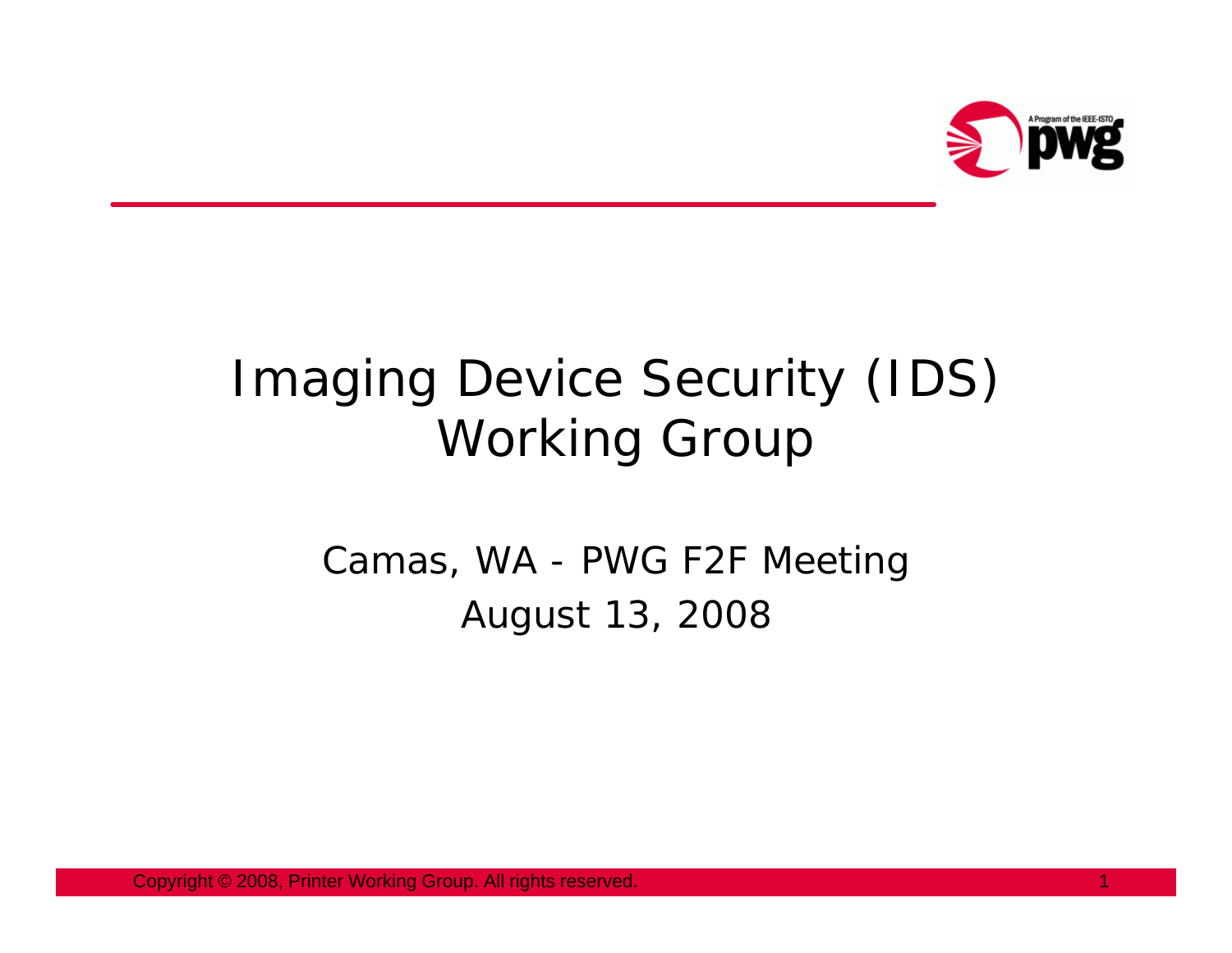## Detailed Agenda



- Wednesday, Morning
	- 9:00 Introductions
	- 9:05 Agenda Bashing
	- 9:10 Review Status
	- 9:15 Approve Minutes from 8/7 Telecon
	- 9:20 Review Health Assessment Attributes Doc
	- $\cdot$  10:45 Break
	- 11:00 Continue Review of Health Assessment Attributes Doc
	- 12:30 End Morning session
- Wednesday, Afternoon
	- 2:00 Action Item: Submission to IETF NEA WG
	- 2:15 Review of HCD NAP Binding Specification
	- $\bullet$  3:45 Break
	- 4:00 Discuss Microsoft NAP Protocols document
		- How to include this info into the specification
	- 5:30 End